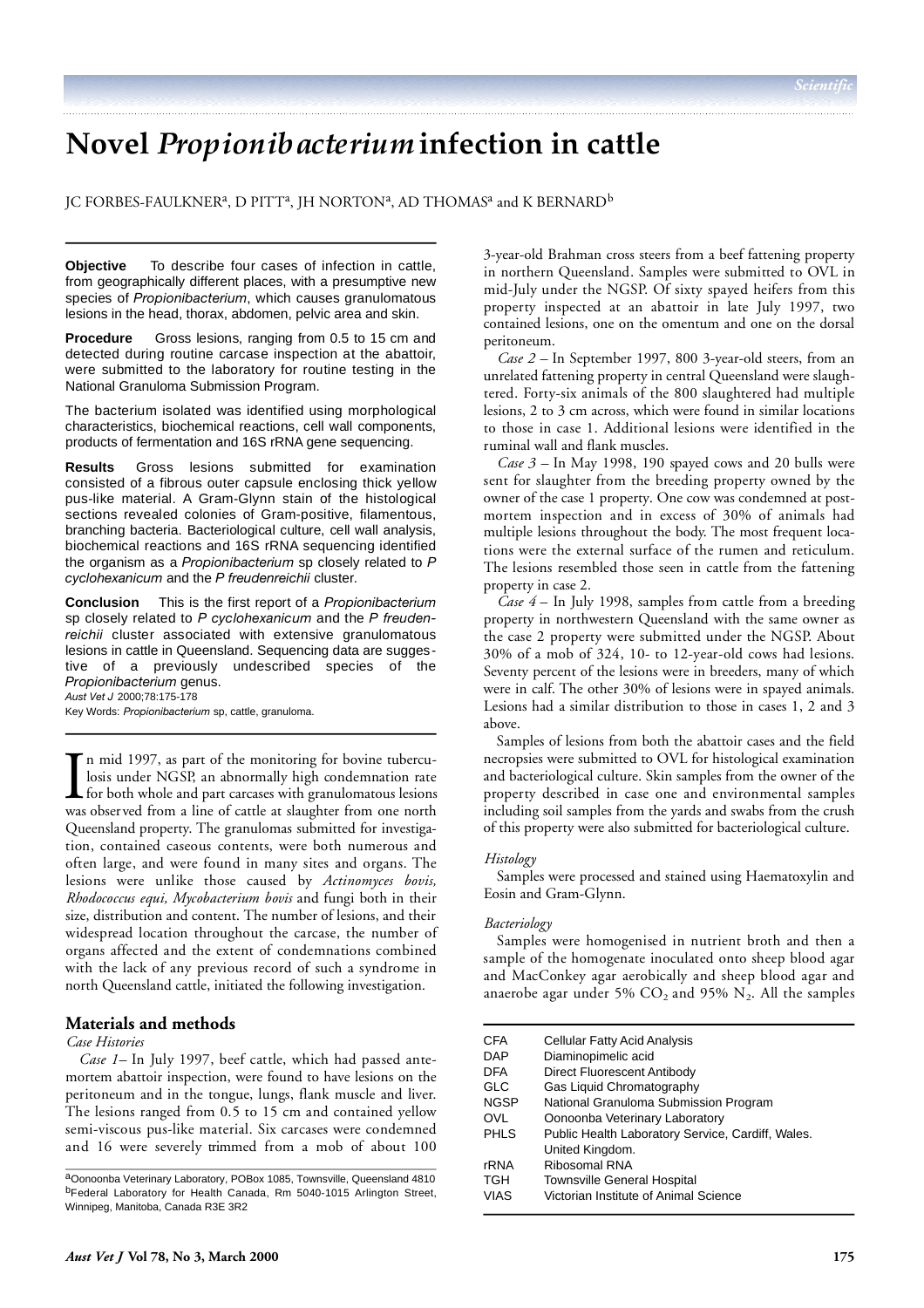were incubated at 37°C for a period of up to 14 days. Cultures were examined at 3- to 4-day intervals for evidence of growth. Bacteria isolated on anaerobic culture were identified using biochemical tests and cell wall analysis. No Gram stain was done on the original purulent material.

The isolates were also forwarded to TGH for GLC and to VIAS for further testing including GLC to identify products of fermentation and DFA to exclude the organisms from the genus Actinomyces. Following results from these laboratories the isolates were sent to PHLS at the University Hospital of Wales, Heath Park, Cardiff, Wales for further identification including a full biochemical screen and GLC analysis. The results from PHLS were inconclusive so the isolates were also sent to the Federal Laboratories for Health Canada, Winnipeg, Manitoba for investigations which included biochemical profiles, GLC analysis, 16S rRNA sequencing and CFA. The methods for analysis of CFA composition were based on those described by Moore et al<sup>1</sup> and Cummins and Moss;<sup>2</sup> the latter specifically describes the CFA's of propionibacteria. The Canadian conventional methods including biochemical, products of fermentation and CFA's are cited in brief in Bernard et al.<sup>3</sup>

The 16S rRNA gene sequencing and interpretation are based on those described by Edwards et al,<sup>4</sup> producing about 1500 base pairs (almost a full sequence). Sequences were compared with those found in the Genbank database. Closest relative matches from a BLAST search were aligned with the propionibacteriumlike strains described here and placed on a phylogenetic tree.

A comprehensive description of phenotypic, chemotaxonomic and genetic characteristics of the bacteria, believed after this study to be a novel taxon group, will be reported separately (K Bernard personal communication).

## **Results**

#### *Case summary*

Between July 1997 and July 1998, 2080 cattle in 15 lots from these four case properties were monitored. Fifteen carcases were condemned and about 250 were trimmed. The most common sites for lesions were the external surface of the rumen and reticulum, in the tongue and on the peritoneal surface of the gastrointestinal tract. Less common sites included the omentum and the flank area, including the flank muscles. Sites where lesions occurred rarely included the lungs, liver, spleen, adipose tissue, mesenteric and pharyngeal lymph nodes, externally on the skin over the ribs, on the cheek and under the jaw. The lesions ranged in size from 0.5 to 15 cm in diameter. They consisted of a fibrous outer capsule, which enclosed thick, yellow, semiviscous contents. Gritty or granular material was also present.

All the lesions found until mid-1998 were from slaughtered animals with no external lesions seen on antemortem inspection. In June and October 1998 one animal was necropsied on each of the breeding properties (case 3 and case 4). The animals had multiple external lesions ranging from 0.5 cm to 15 cm (Figure 1) and, on necropsy, multiple internal lesions were also found (Figure 2). External lesions were observed on at least 25 mature cows on the property from case 4. *Propionibacterium* sp was isolated from 13 of the 16 lesions submitted from case 1, 3 of the 3 lesions from case 2, 19 of the 25 lesions from case 3 and 11 of the 23 lesions from case 4.

Since July 1998, three more northern Queensland properties have been identified as having the presumptive new *Propionibacterium* sp infection. These isolates have only been identified using conventional biochemical tests and cell wall analysis. This makes a total of seven infected properties to date.



**Figure. 1. Animal showing an external lesion (arrow) from which** *Propionibacterium* **sp was isolated.**



**Figure. 2. Internal lesion associated with** *Propionibacterium* **sp.**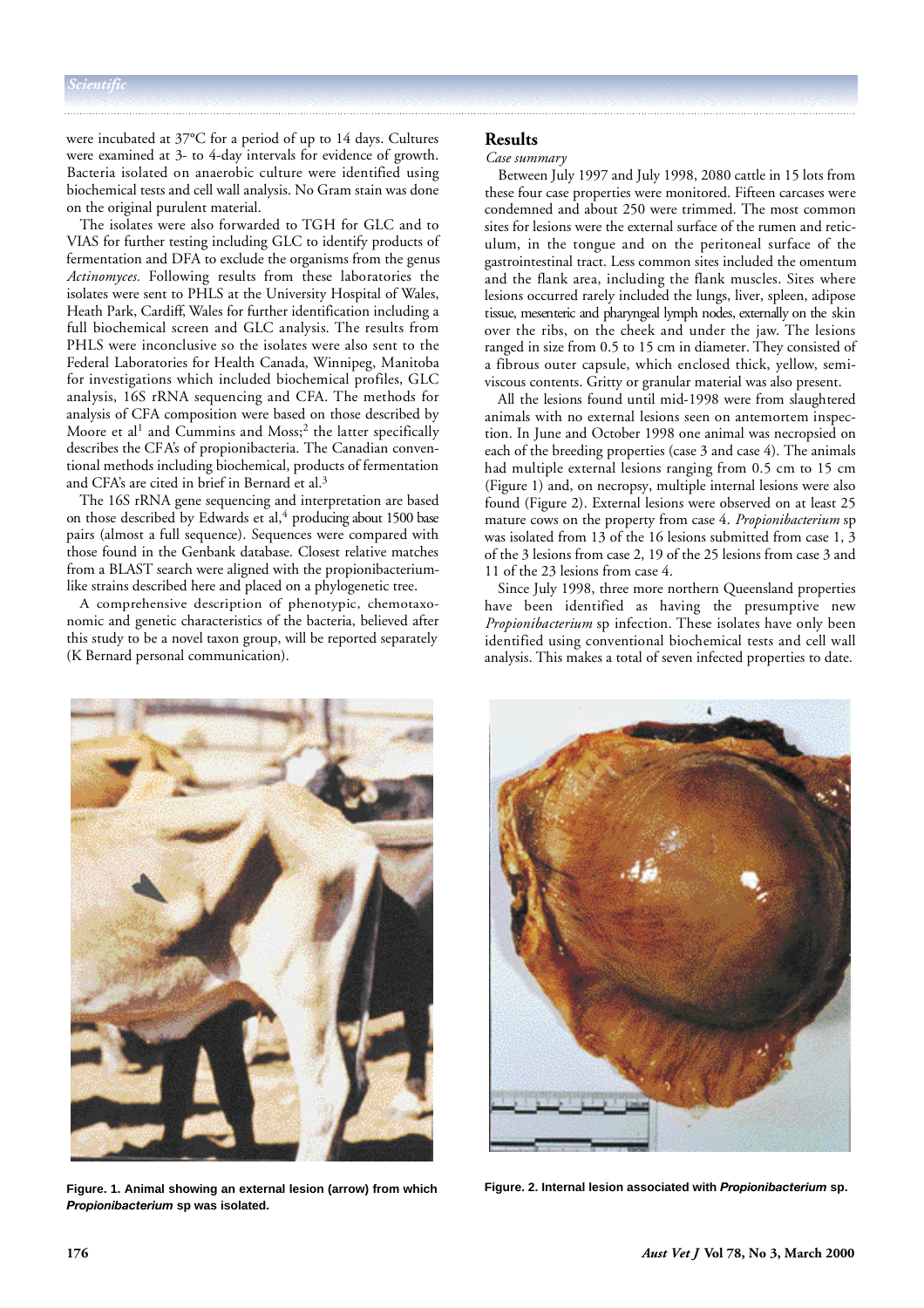

Figure 3. Colonies of *Propionibacterium* sp showing the Gram**positive, filamentous, branching bacteria (arrows) Gram-Glynn stain. Bar equals 10 m.**

Husbandry practices on these properties include castration, dehorning, botulism and tick fever vaccination, and the use of buffalo fly ear tags and hormone growth promotants on the fattening properties (cases 1 and 2). On the breeding properties (cases 3 and 4) castration, flank spaying, branding, ear marking, dehorning and botulism vaccination are conducted.

#### *Histopathology*

Microscopically, the lesions are caseating granulomas and several zones were recognised. An outer zone of fibrous tissue surrounded each lesion. Small foci of lymphoid like cells were sometimes present in this capsular tissue. Adjacent to this, there was a zone of histiocytes and occasional Langhans' giant cells. Next a zone of neutrophils surrounded each bacterial colony. Colonies of bacteria appeared as irregular-shaped masses ranging in size from 18  $\mu$ m to 1610  $\mu$ m by 920  $\mu$ m. These colonies contained a peripheral zone of eosinophilic, hyaline, club-shaped projections with rounded ends. The inner zone of the colonies was frequently pale gray. A Gram-Glynn stain readily demonstrated the organisms as a tangled mass of Grampositive, filamentous, branching bacteria (Figure 3). In large lesions (Figure 4) the bacterial colonies were sometimes confined to the edge of an amorphous mass of eosinophilic material which contained the scattered nuclei of dead cells. In other instances, the colonies were found throughout the amorphous material.



Figure 4. Large lesion asociated with *Propionibacterium* sp **showing bacterial colonies (B), neutrophils (N), histiocytes (H), amorphous material including nuclei of dead cells (A) and a fibrous capsule (F). Haematoxylin and Eosin stain. Bar equals** 180 um.

# *Bacteriology*

Creamy, smooth, convex, opaque, round, non-haemolytic colonies were observed after 10 to 14 days of anaerobic incubation at 37°C. The colonies consisted of Gram-positive asporogenic bacilli, which were sometimes short, curved or branched. No significant aerobic bacteria were isolated.

Biochemically, all isolates were positive for aesculin hydrolysis, nitrate reduction, glucose and fructose fermentation and negative for catalase production, indole reaction, maltose and sucrose fermentation.

Propionic acid was observed to be the major volatile acid product of fermentation after analysis at TGH and VIAS using GLC. Thin layer chromatography at OVL revealed the cell walls of the isolates contained meso-DAP. Health Canada performed CFA composition analysis and profiles obtained were consistent with those described for *Propionibacterium* species<sup>2</sup> with the majority of the CFA's being of the branched chain type.<sup>3</sup> DFA tests performed by VIAS for the detection and identification of *Actinomyces israelii* and *A naeslundii* were negative.

Using 16S rRNA gene sequence analysis, the Australian strains were essentially identical (about 99.9% identity) to each other but had only 91% to 95.5% identity with all other valid *Propionibacterium* species (*P acnes, P propionicus, P avidum, P* granulosum, P acidipropionici, P thoenii, P freundenreichii cluster, *P cyclohexanicum, P lymphophilum*).